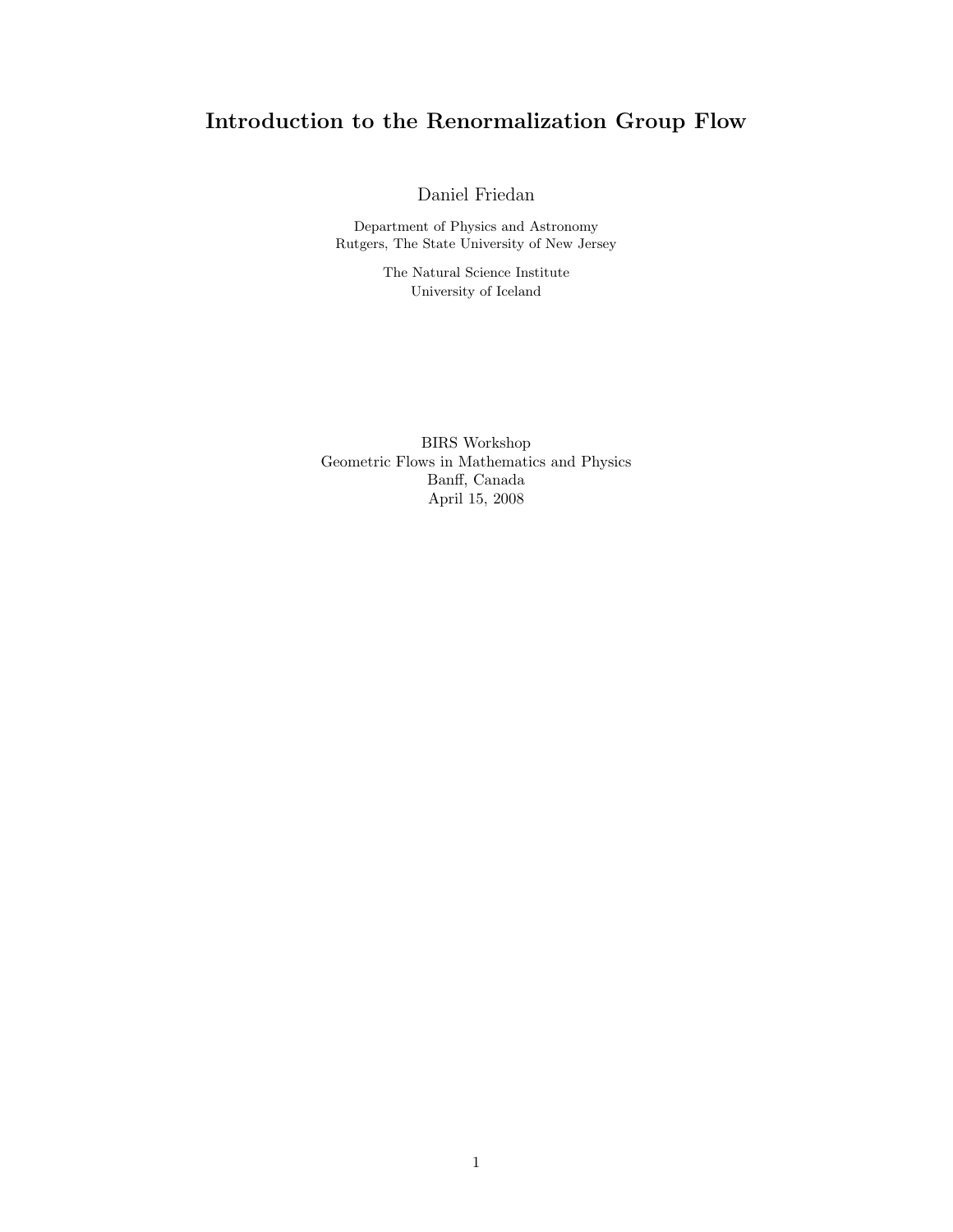### Example: the 2d nonlinear model

Given a manifold  $M$ , there is a family of 2d quantum field theories (QFTs) parametrized by the Riemannian metrics  $\frac{1}{\alpha'} g_{ij}$  on M. (I'll often write g for  $\frac{1}{\alpha'} g_{ij}$ .)

The QFT is:

for every 2d surface  $\Sigma$  with metric  $\gamma_{\mu\nu}$ , a measure  $d\rho$  on the space of maps  $\phi : \Sigma \to M$ 

$$
d\rho(\gamma, g; \phi) = \mathcal{D}\phi \ e^{-S(\phi)}
$$

where

$$
S(\phi) = ||d\phi||^2 = \int_{\Sigma} dvol_{\gamma}(x) \frac{1}{\alpha'} g_{ij}(\phi(x)) \partial^{\mu} \phi^{i}(x) \partial_{\mu} \phi^{j}(x)
$$
  

$$
\mathcal{D}\phi = \prod_{x \in \Sigma} dvol_{g}(\phi(x))
$$

This is actually well-defined as a formal power series in  $\alpha'$  (a "perturbative" quantum field theory).

Notice that the action  $S(\phi)$  does not depend on the scale of  $\gamma_{\mu\nu}$ .

We usually just take  $\Sigma = \mathbb{R}^2$  with euclidean metric  $\gamma_{\mu\nu}$ . I'll try to explain why.

The measure is encoded in its integrals (measurements), e.g.

$$
\int \mathcal{D}\phi \; e^{-S(\phi)} \; F_1(\phi(x_1)) \cdots F_n(\phi(x_n) \qquad F_k \in C^{\infty}(M) \quad x_k \in \Sigma \, .
$$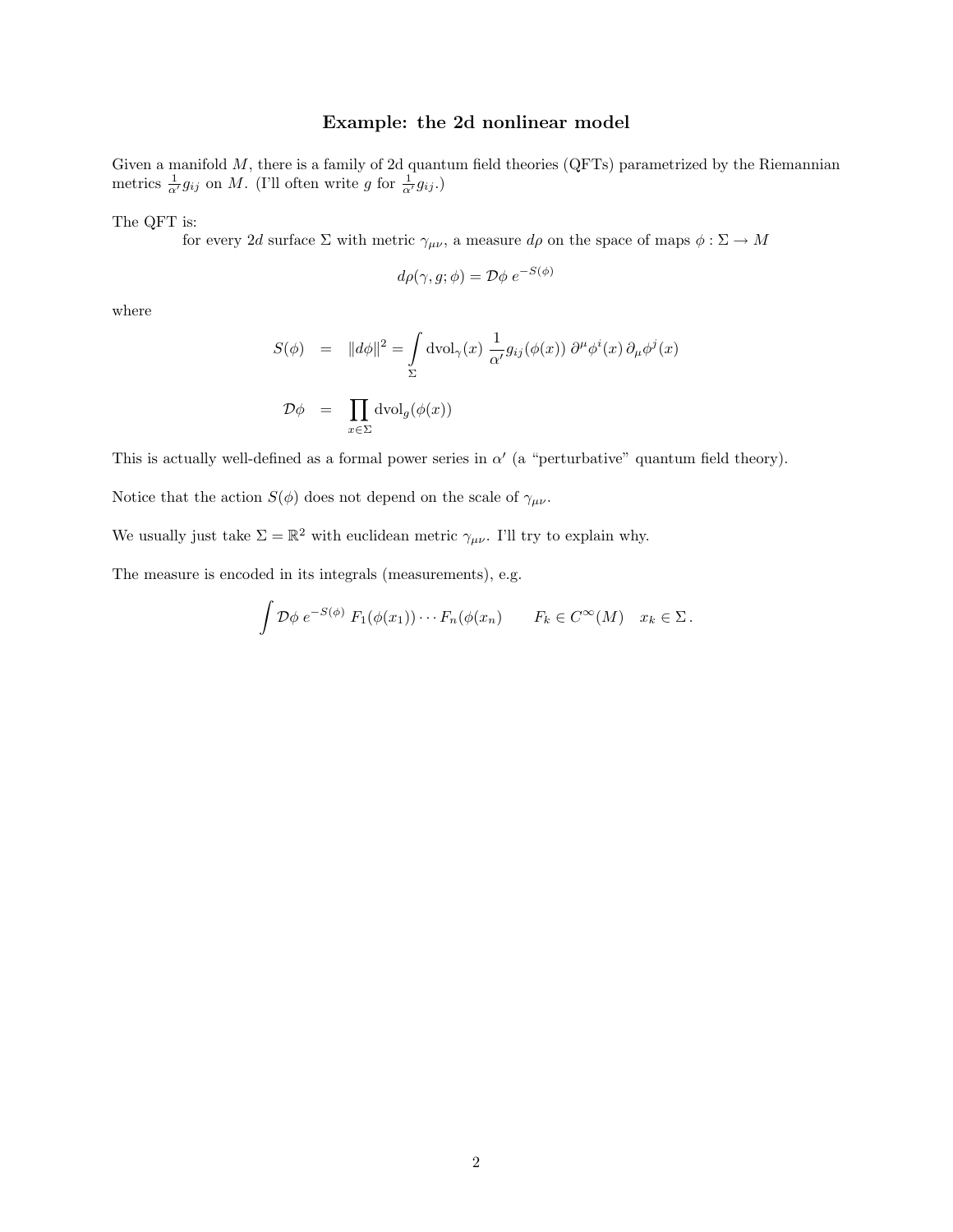### The renormalization group

The renormalization group (RG) is a flow on the space of QFTs,  $t \rightarrow QFT_t$ , generated by a vector field  $\beta$ , such that:

 $QFT_t$  in 2d metric  $e^{-2t}\gamma_{\mu\nu}$  predicts the same measurements as  $QFT_0$  in  $\gamma_{\mu\nu}$ .

For the nonlinear model

$$
\frac{d}{dt}\left(\frac{1}{\alpha'}g_{ij}\right)_t = -\beta_{ij}(g_t) \qquad \beta_{ij}(g) = R_{ij} + O(\alpha')
$$

The QFTs are covariant under the flow:

$$
\frac{d}{dt} \ d\rho(e^{-2t}\gamma, g_t) = 0
$$

On  $\mathbb{R}^2$  with  $\gamma_{\mu\nu} = \Lambda^2 \delta_{\mu\nu}$ , we can write this RG group equation

$$
\frac{d}{dt} d\rho(e^{-2t}\Lambda^2, g_t) = 0
$$

That is, if we scale the unit of distance larger  $\Lambda^{-1} \to e^t \Lambda^{-1}$  and at the same time let the parameters of the qft flow under the RG, nothing changes.

Another way to say this: if we flow under the RG, everything in the QFT becomes smaller. Then we make the unit of distance larger and everything looks the same as before.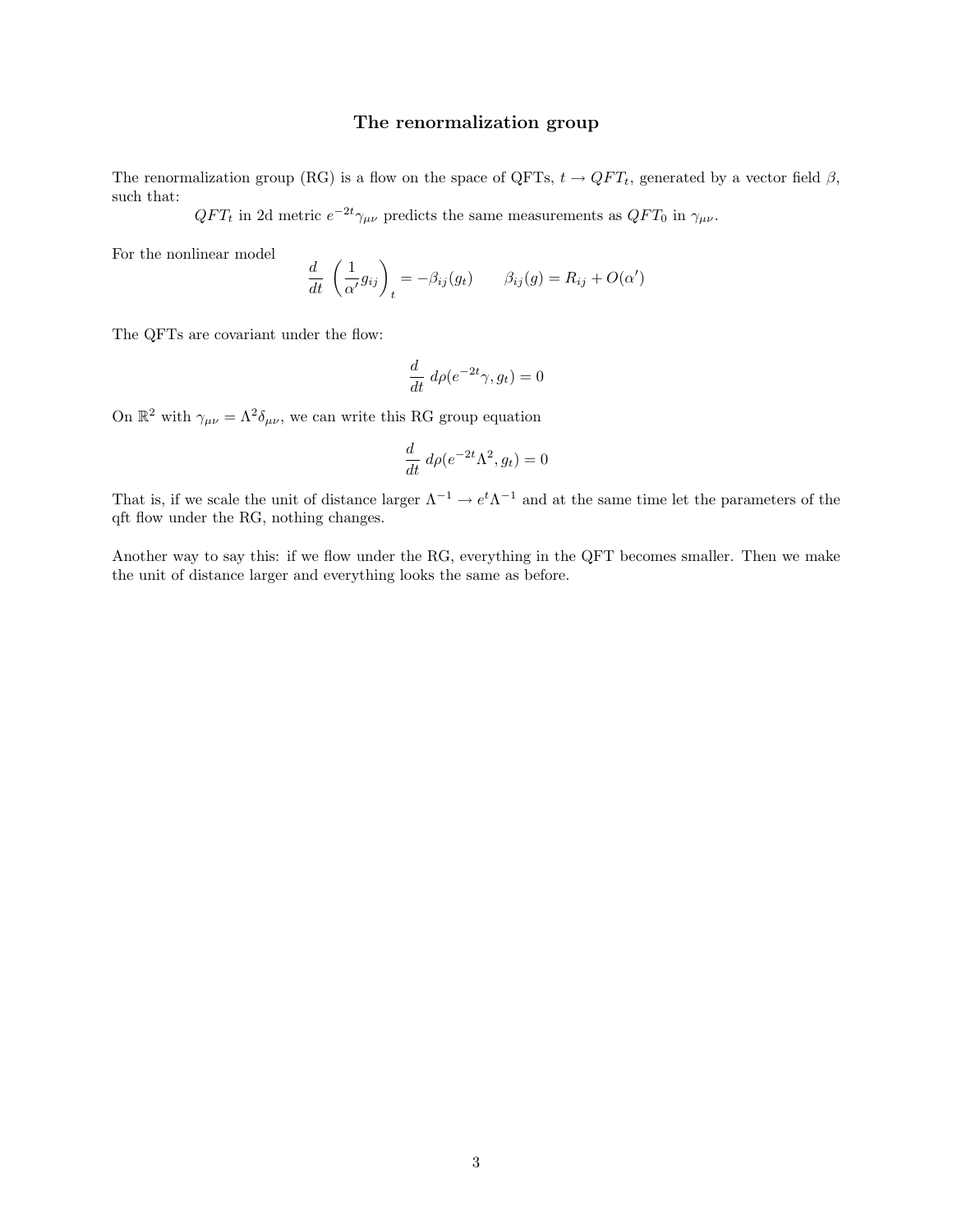## The Ricci flow from the RG flow

The RG flow

$$
\frac{d}{dt}\left(\frac{1}{\alpha'}g_{ij}\right)_t = -R_{ij} + O(\alpha')
$$

in the limit  $\alpha' \to 0$  does not become the Ricci flow.

We have to re-scale the RG "time" to  $a = \alpha' t$  to get

$$
\frac{d}{da} g_{ij} = -R_{ij} + O(\alpha')
$$

A solution of this re-scaled RG equation is of the form

$$
\tilde{g}_{ij}(a) + \sum_{n=1}^{\infty} \alpha'^n \Delta \tilde{g}_{ij}^n(a)
$$

where  $\tilde{g}_{ij}(a)$  is a Ricci flow and  $\Delta \tilde{g}_{ij}^n(0) = 0$ . Then the perturbative solution of the RG equation would be

$$
\frac{1}{\alpha'}\tilde{g}_{ij}(0)+t\tilde{g}'_{ij}(0)+\alpha'\left[\frac{1}{2}t^2(\tilde{g}''_{ij}(0)+t(\Delta \tilde{g}^1_{ij})'(0)\right]+\cdots
$$

At each order in  $\alpha'$  the RG flow is polynomial in t.

Another difference: we are quite sure that the RG flow is eternal for  $M = S<sup>n</sup>$  with round metric, while the Ricci flow ends in finite time.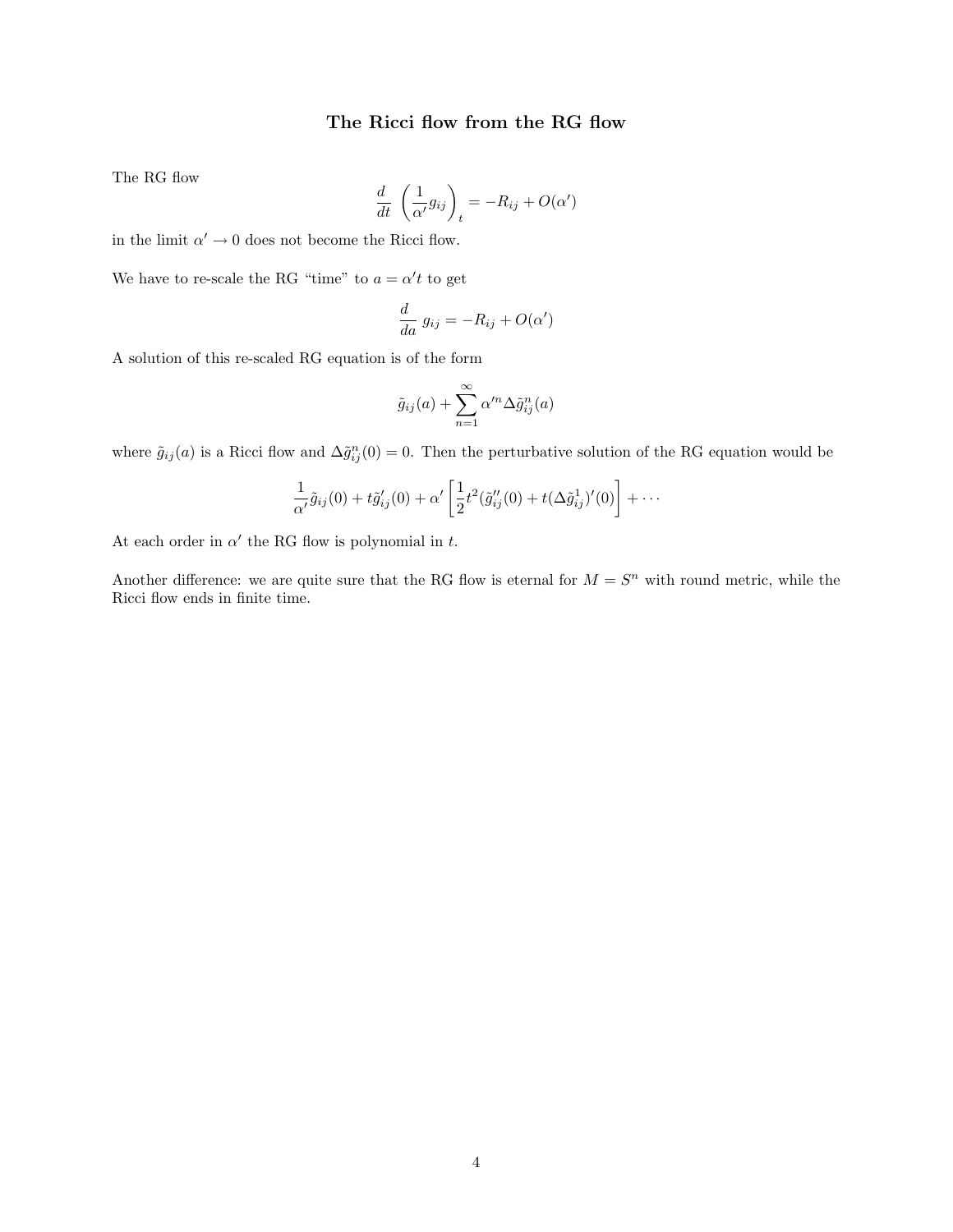### Lattice regularization

"Regularize" means to replace the formal integral over maps by an approximation that makes sense.

For example, approximate a square 2-torus of side L with a lattice  $\Sigma = \mathbb{Z}_N \times \mathbb{Z}_N$ , The distance between neighboring points is  $L/N$ .

The space of maps  $\Sigma \to M$  is just  $M^{N^2}$ .

Approximate the energy functional, for example by a sum over nearest neighbors

$$
S_{lattice}(\phi) = \sum_{(x,x')} \text{dist}^2_{\frac{1}{\alpha'}g_{ij}}(\phi(x), \phi(x'))
$$

The functional volume element is just the metric volume element on  $M^{N^2}$ 

$$
\mathcal{D}\phi = \prod_{x \in \Sigma} \text{dvol}_g(\phi(x))
$$

The question is: can we take the continuum limit  $N \to \infty$ ?

Also: do all regularizations give the same continuum limit?

Note that the integral depends only on  $N$ , not on  $L$  (2d scale invariance).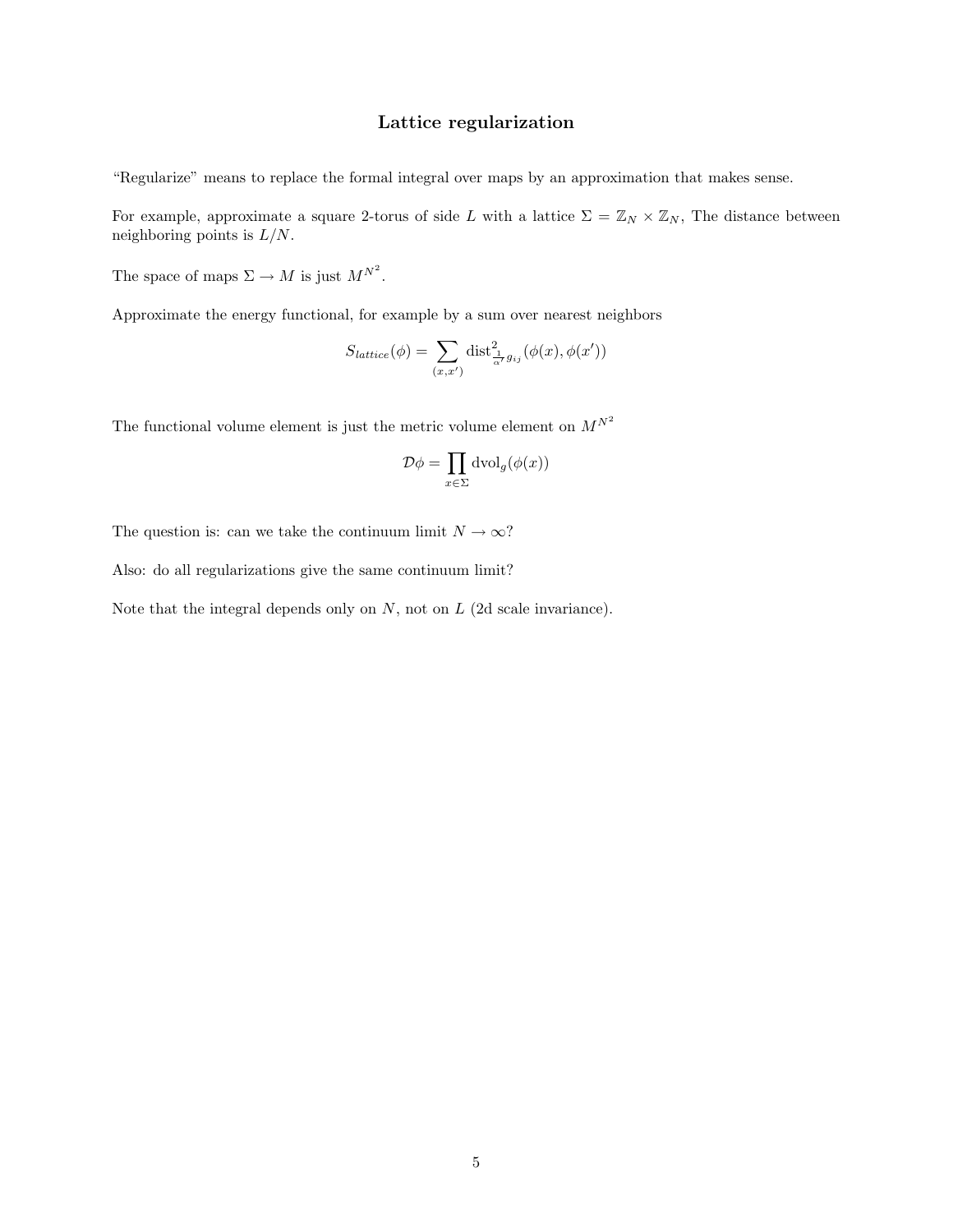#### Why quantum field theory?

An integral over paths in  $N$  is equivalent to a quantum mechanics on  $L_2(\mathcal{N})$ 

$$
\int\limits_{\substack{\text{paths } \Phi(\tau) \\ \Phi(0) = \Phi_0 \\ \Phi(T) = \Phi_1}} \mathcal{D}\Phi \ e^{-S(\Phi)} = \langle \Phi_1 | e^{-TH} | \Phi_0 \rangle = \langle \Phi_1 | e^{-itH} | \Phi_0 \rangle
$$

Analytically continue to  $T = it$  to get the kernel (matrix-elements) of the quantum mechanical time evolution operator  $e^{-itH}$ , where H is the hamiltonian.

For the 2d nonlinear model, let the surface  $\Sigma = \mathbb{R} \times S$  where S is 1-dimensional.

The maps  $\phi : \Sigma \to M$  are the paths in  $\mathcal{N} = \text{Maps}(S \to M)$ .

The QFT is a quantum mechanics on  $L_2(Maps(S \to M)).$ 

It's called a quantum field theory because its operators such as  $F(\phi(x, \tau))$  depend on the spatial position  $x \in S$ , as well as the time  $\tau$ , and commute for different x.

In string theory, take  $S = S<sup>1</sup>$  to get a quantum mechanics for a closed string moving in a spacetime M with spacetime metric  $\frac{1}{\alpha'} g_{ij}$ .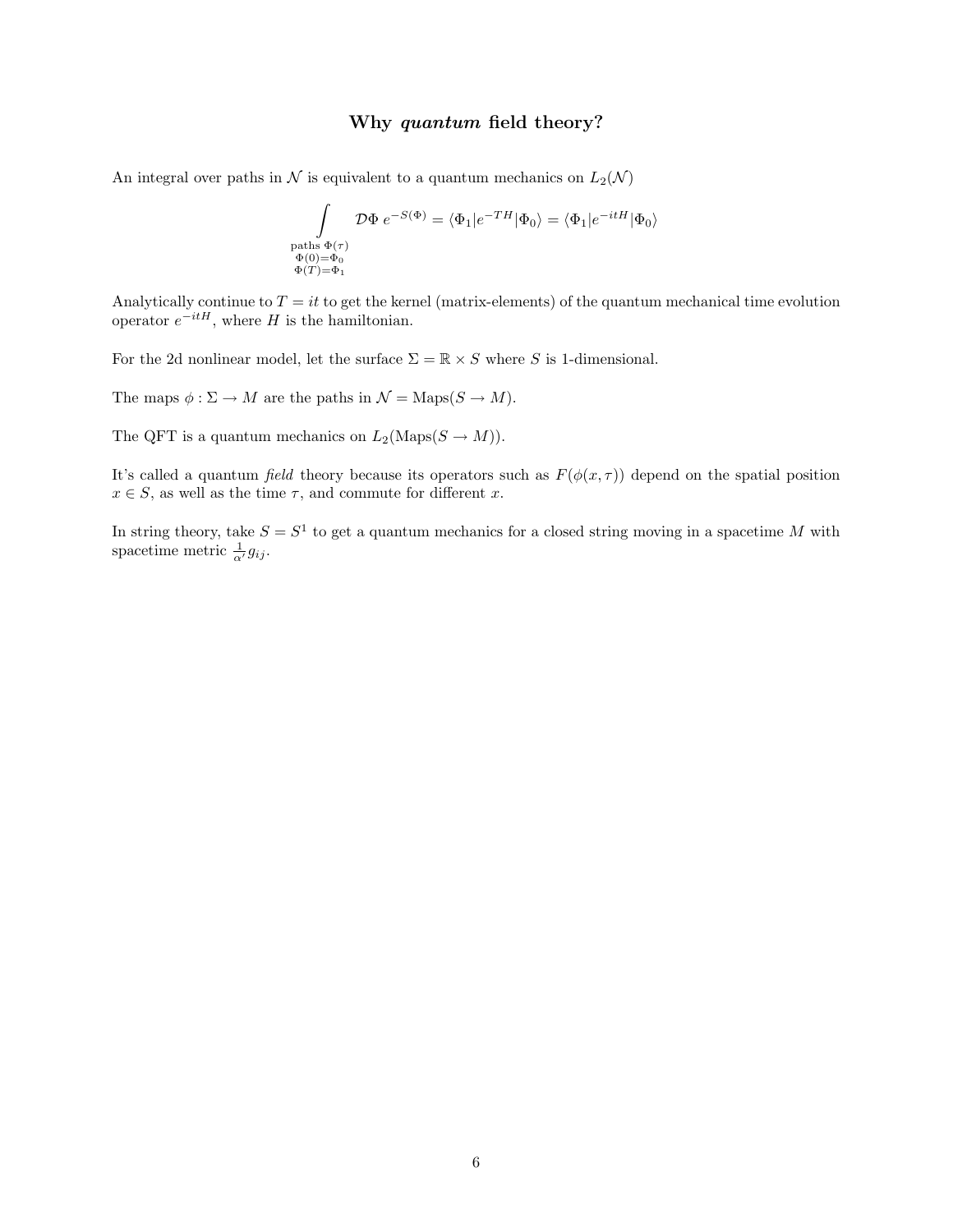# Perturbation theory (formal)

For  $\alpha' \sim 0$ , the measure is dominated by the constant maps  $\phi(x) = \phi_0 \in M$ .

Around each  $\phi_0 \in M$ , choose coordinates  $\phi^i$  in  $T_{\phi_0}M$ :

$$
\phi^i(\phi_0) = \phi^i_0
$$
  $\phi^i(\phi(x)) = \phi^i_0 + \pi^i(x)$ 

The integral is now over the constants  $\phi_0 \in M$  and the fluctuations  $\pi^i(x)$  (modulo the constant  $\pi^i(x)$ ).

$$
S(\phi) = S(\phi_0; \pi) = \int_{\Sigma} \text{dvol}_{\gamma}(x) \frac{1}{\alpha'} g_{ij}(\phi_0 + \pi(x)) \partial^{\mu} \pi^i(x) \partial_{\mu} \pi^j(x)
$$

$$
\int \mathcal{D}\phi \ e^{-S(\phi)} (\cdots) = \int_M \text{dvol}_g(\phi_0) \int_V \mathcal{D}\pi \ e^{-S(\phi_0; \pi)} (\cdots)
$$

V is the vector space of maps  $\pi : \Sigma \to T_{\phi_0}M$  (modulo the constant maps).

The integral over  $V$  is very close to a gaussian integral:

$$
\tilde{\pi}^i(x) = (\alpha')^{-1/2} \pi^i(x)
$$

$$
S(\phi_0, \pi) = \int_{\Sigma} \text{dvol}_{\gamma}(x) g_{ij}(\phi_0) \partial^{\mu} \tilde{\pi}^i(x) \partial_{\mu} \tilde{\pi}^j(x) + O((\alpha')^{1/2})
$$

The Feynman diagrams organize the perturbative calculation of nearly gaussian integrals over vector spaces.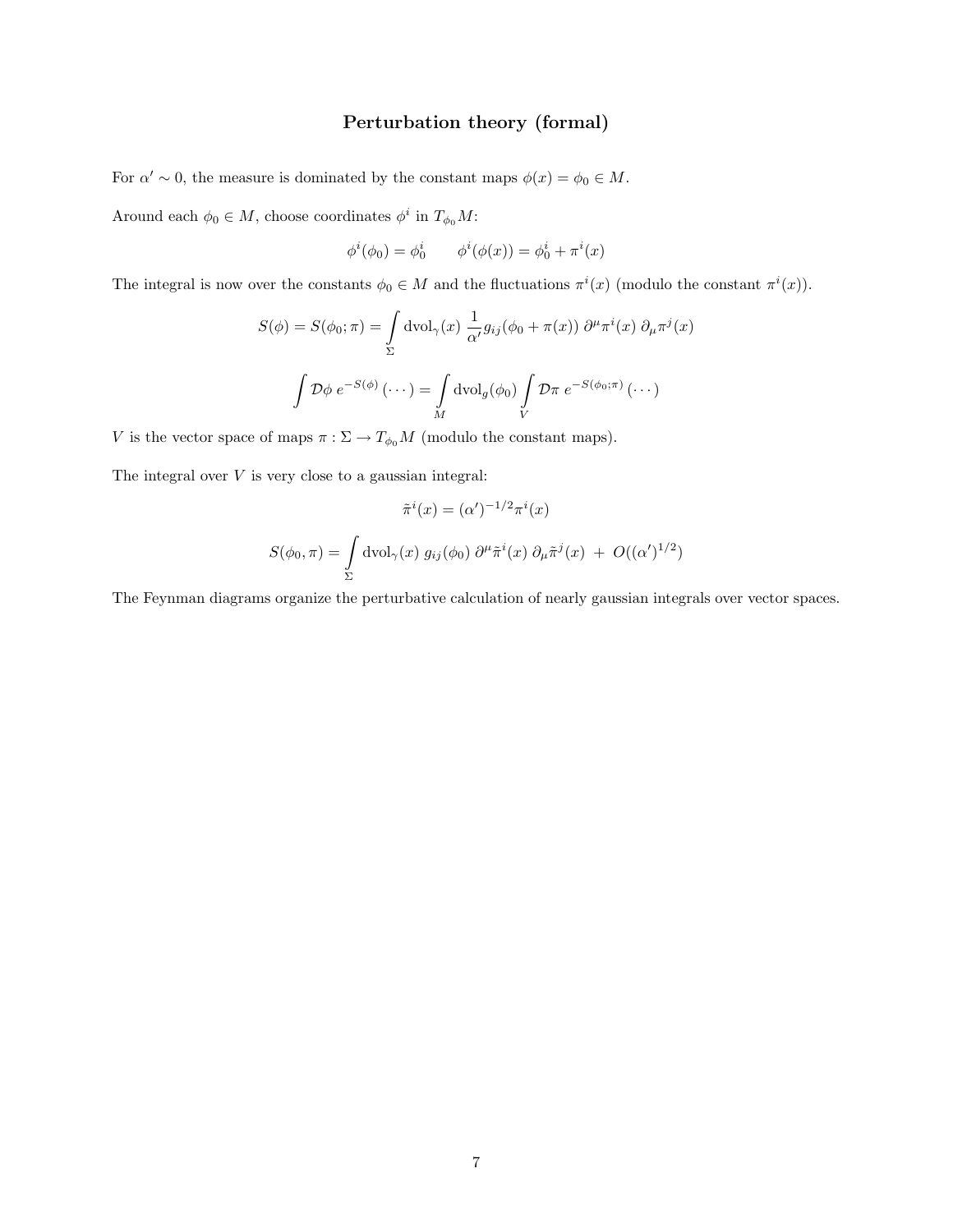# Regularize

Approximate the integration space  ${\cal V}$  by the subspace  $V_{t_0}$  on which

$$
-\nabla^{\mu}\partial_{\mu} = \Delta < e^{-2t_0} \qquad t_0 \ll 0 \qquad e^{t_0} \ll 1
$$

We would like to take the limit  $t_0 \to -\infty$ .

Label the metric  $g_{t_0}$ . The regularized (cutoff) measure is

$$
\int d\rho_{t_0}(\gamma, g_{t_0}; \phi) (\cdots) = \int_M \mathrm{dvol}_{g_{t_0}}(\phi_0) \int_{V_{t_0}} \mathcal{D}\pi_0 e^{-S(g_{t_0}, \phi_0; \pi_0)} (\cdots)
$$

The integration space  $V_{t_0}$  is finite dimensional if  $\Sigma$  is compact.

If  $\Sigma = \mathbb{R}^2$  then  $V_{t_0}$  is still infinite dimensional. This is the *infrared* problem. We won't actually have to face it.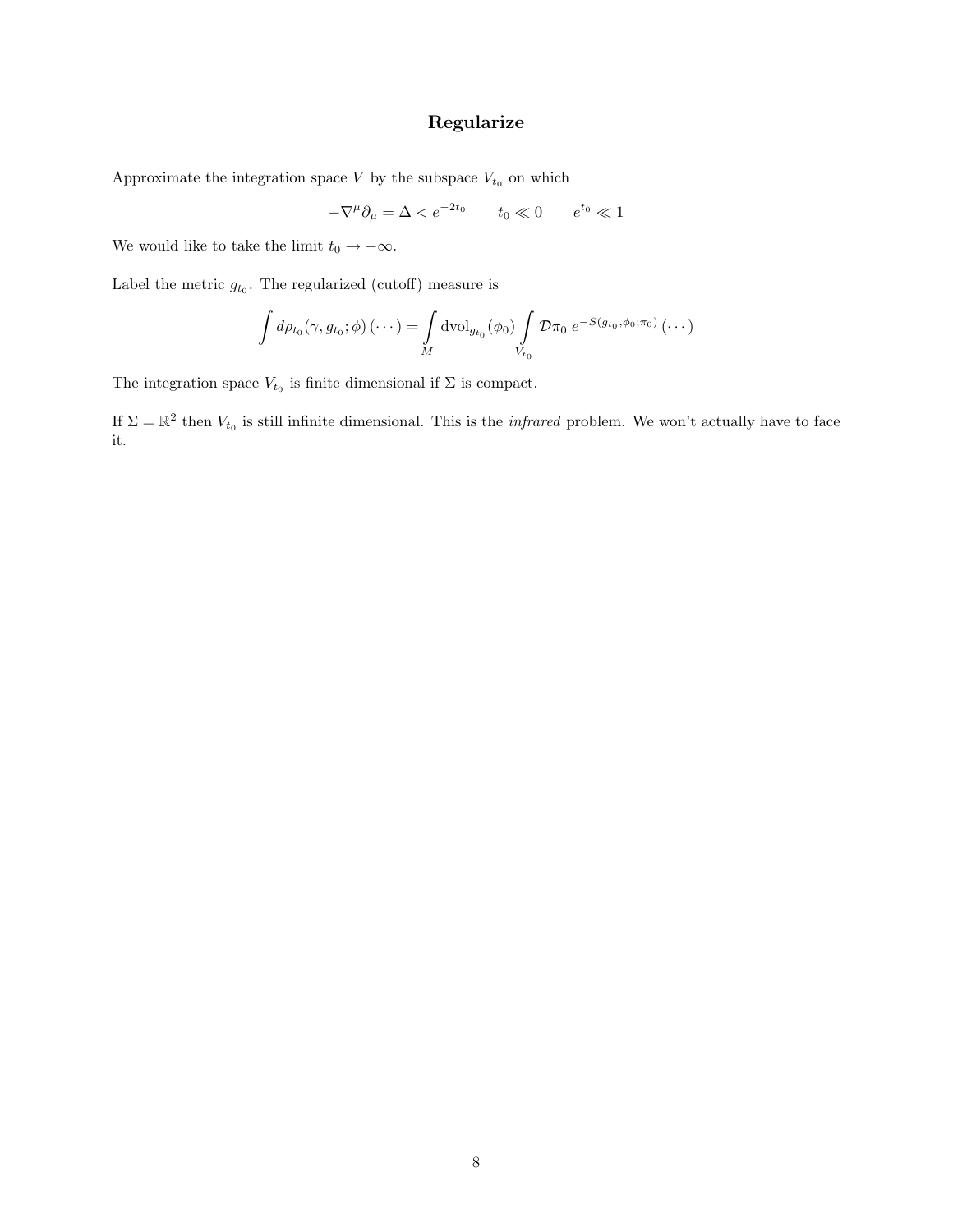# Renormalize

Take  $\delta > 0$  very small. Let  $V_{t_0,t_0+\delta}$  be the subspace of short-distance fluctuations

$$
e^{-2(t_0 + \delta)} < \Delta < e^{-2t_0}
$$

The integration space decomposes:  $V_{t_0} = V_{t_0+\delta} \oplus V_{t_0,t_0+\delta}$ 

$$
\pi_0(x) = \pi(x) + \pi'(x) \qquad \pi_0 \in V_{t_0} \quad \pi \in V_{t_0 + \delta} \quad \pi' \in V_{t_0, t_0 + \delta}
$$

We can integrate out the the short-distance fluctuations as long as the functions being integrated depend only on the  $\pi \in V_{t_0+\delta}$ . (We only take measurements at 2d distances larger than  $e^{t_0}$ .)

$$
\int_{V_{t_0}} \mathcal{D}\pi_0 \ e^{-S(g_{t_0}, \phi_0; \pi_0)} (\cdots) = \int_{V_{t_0+\delta}} \mathcal{D}\pi \int_{V_{t_0, t_0+\delta}} \mathcal{D}\pi' \ e^{-S(g_{t_0}, \phi_0; \pi + \pi')} (\cdots)
$$
\n
$$
= \int_{V_{t_0+\delta}} \mathcal{D}\pi \ e^{-S'(g_{t_0}, \phi_0; \pi)} (\cdots)
$$

where

$$
e^{-S'(g_{t_0}, \phi_0; \pi)} = \int\limits_{V_{t_0, t_0 + \delta}} D\pi' e^{-S(g_{t_0}, \phi_0; \pi + \pi')}
$$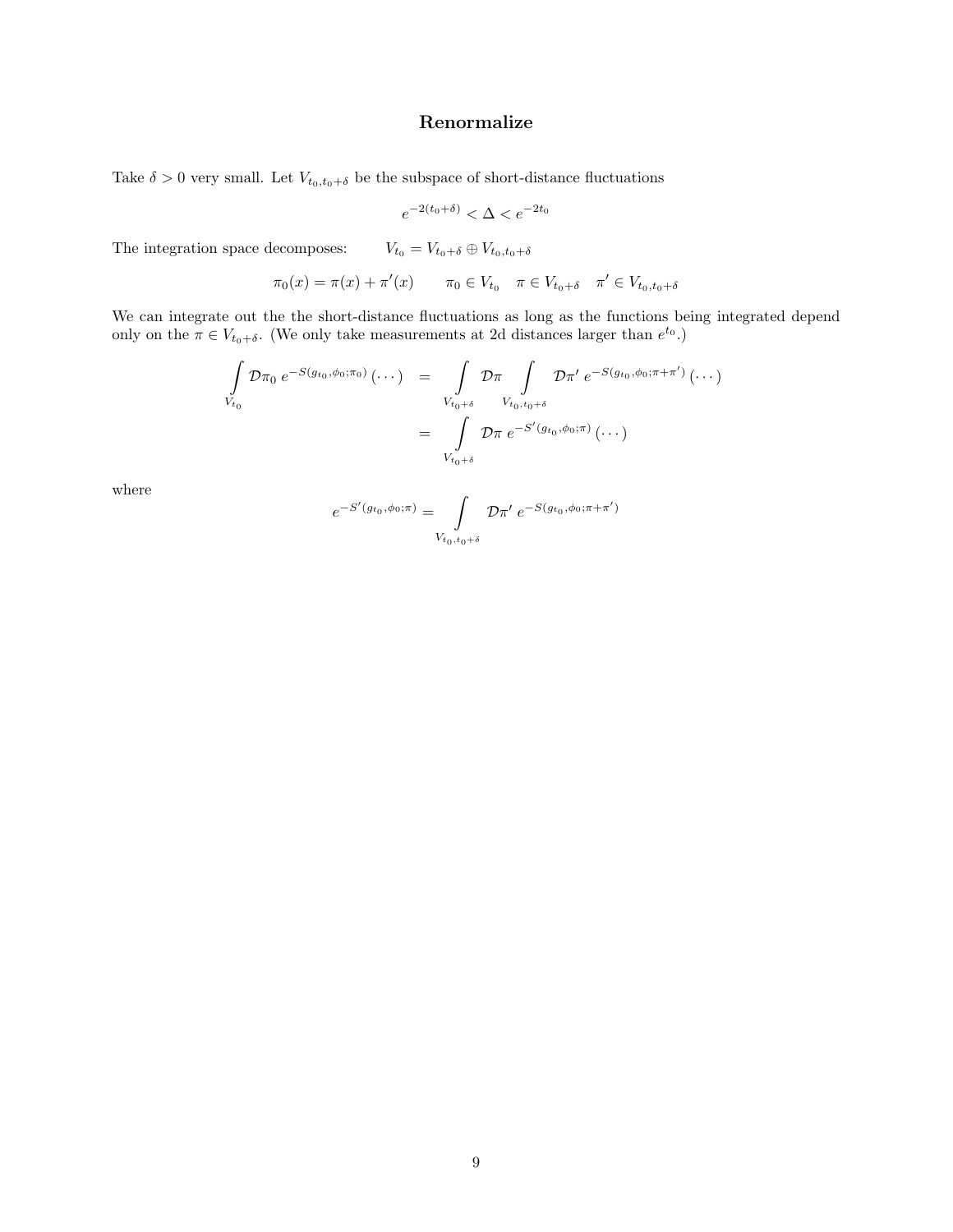Next, we argue that the new action takes the same form as the old

$$
S'(g_{t_0}, \phi_0; \pi) = S(g_{t_0+\delta}, \phi_0; \pi) + O(e^{t_0})
$$

for some slightly changed metric on  $\cal M$ 

$$
g_{t_0+\delta}=g_{t_0}-\delta\cdot\beta(g_{t_0})
$$

 $g_{t_0+\delta}$  is calculated in the form of a Taylor series around  $\phi_0 \in M$ . We do this for each  $\phi_0$ . Then we show that the resulting Taylor series all come from a single metric  $g_{t_0+\delta}$  on  $M$ .

So we have

$$
\int_{M} d\phi_0 \int_{V_{t_0}} \mathcal{D}\pi_0 e^{-S(g_{t_0}, \phi_0; \pi_0)} (\cdots) = \int_{M} d\phi_0 \int_{V_{t_0+\delta}} \mathcal{D}\pi e^{-S(g_{t_0+\delta}, \phi_0; \pi)} (\cdots)
$$

which we write

$$
d\rho_{t_0}(\gamma, g_{t_0}; \phi) = d\rho_{t_0 + \delta}(\gamma, g_{t_0 + \delta}; \phi)
$$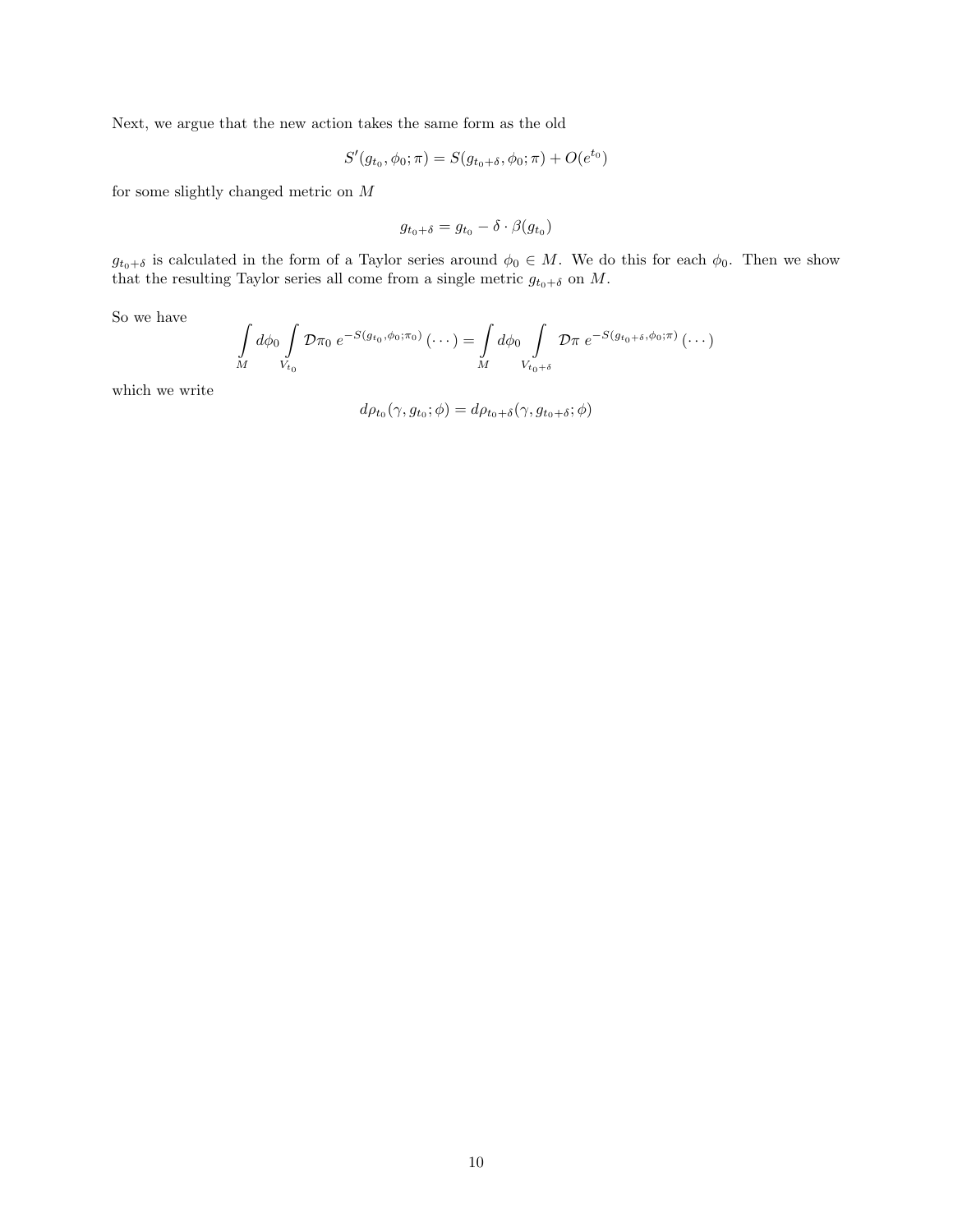Some points about integrating out the short-distance fluctuations:

- (1)  $\Delta \approx e^{-2t_0} \gg 1$  so  $\Sigma$  might as well be euclidean  $\mathbb{R}^2$
- (2) The integrating out can be done effectively, order by order in  $\alpha'$ , as a sum of Feynman diagrams, each a bounded integral of a bounded function.
- (3)  $\beta(g_{t_0})$  depends only on  $g_{t_0}$ , not on  $\Sigma$  or  $\gamma_{\mu\nu}$  (since  $e^{2t_0}\Delta \approx 1$ ).
- (4) The new metric  $g_{t_0+\delta}$  is constructed covariantly wrt  $Diff(M)$ .
- (5)  $\beta(g)$ , does not depend on any of the arbitrary choices, such as coordinate systems or method of regularization, up to equivalence under  $Diff(M)$ . Changing these can only change  $\beta$  by a vertical vector field.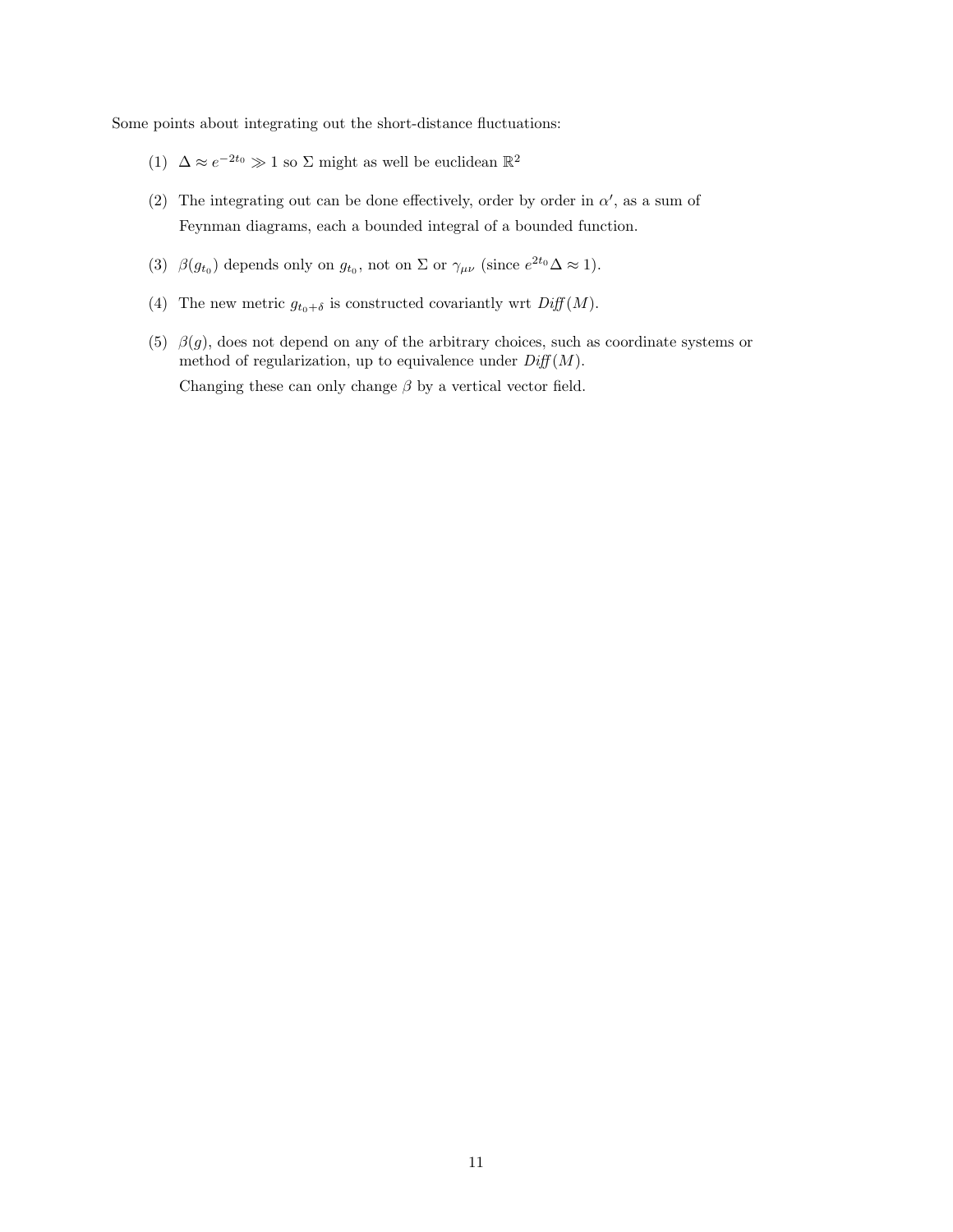Now iterate this infinitesimal process to obtain, for  $t > t_0$ 

$$
d\rho_{t_0}(\gamma, g_{t_0}; \phi) = d\rho_t(\gamma, g_t; \phi)
$$

where

$$
\frac{dg_t}{dt} = -\beta(g_t) \, .
$$

Now suppose we can integrate the flow *backwards* in  $t_0$ . In perturbation theory, we can in fact integrate the flow backwards, because  $g_{t_0}$  is polynomial in  $t_0$  at each order in  $\alpha'$ .

Then a continuum limit exists

$$
\lim_{t_0 \to -\infty} d\rho_{t_0}(\gamma, g_{t_0}; \phi) = d\rho_t(\gamma, g_t; \phi)
$$

parametrized by  $t, g_t$ . We might as well parametrize the continuum limit by  $g_0 = g$ 

The choice of t was arbitrary, so this continuum QFT is defined on all maps  $\phi$ .

The cutoff is  $e^{2t_0}\Delta < 1$  and the action is scale invariant, so

$$
d\rho_{t_0}(\gamma, g_{t_0}; \phi) = d\rho_0(e^{-2t_0}\gamma, g_{t_0}; \phi)
$$

so we can write the continuum limit as

$$
d\rho(\gamma, g; \phi) = \lim_{t_0 \to -\infty} d\rho_0(e^{-2t_0}\gamma, g_{t_0}; \phi)
$$
  
= 
$$
\lim_{t_0 \to -\infty} d\rho_0(e^{-2t_0 - 2t}\gamma, g_{t_0 + t}; \phi)
$$
  
= 
$$
d\rho(e^{-2t}\gamma, g_t; \phi)
$$

which is the RG covariance of the QFT.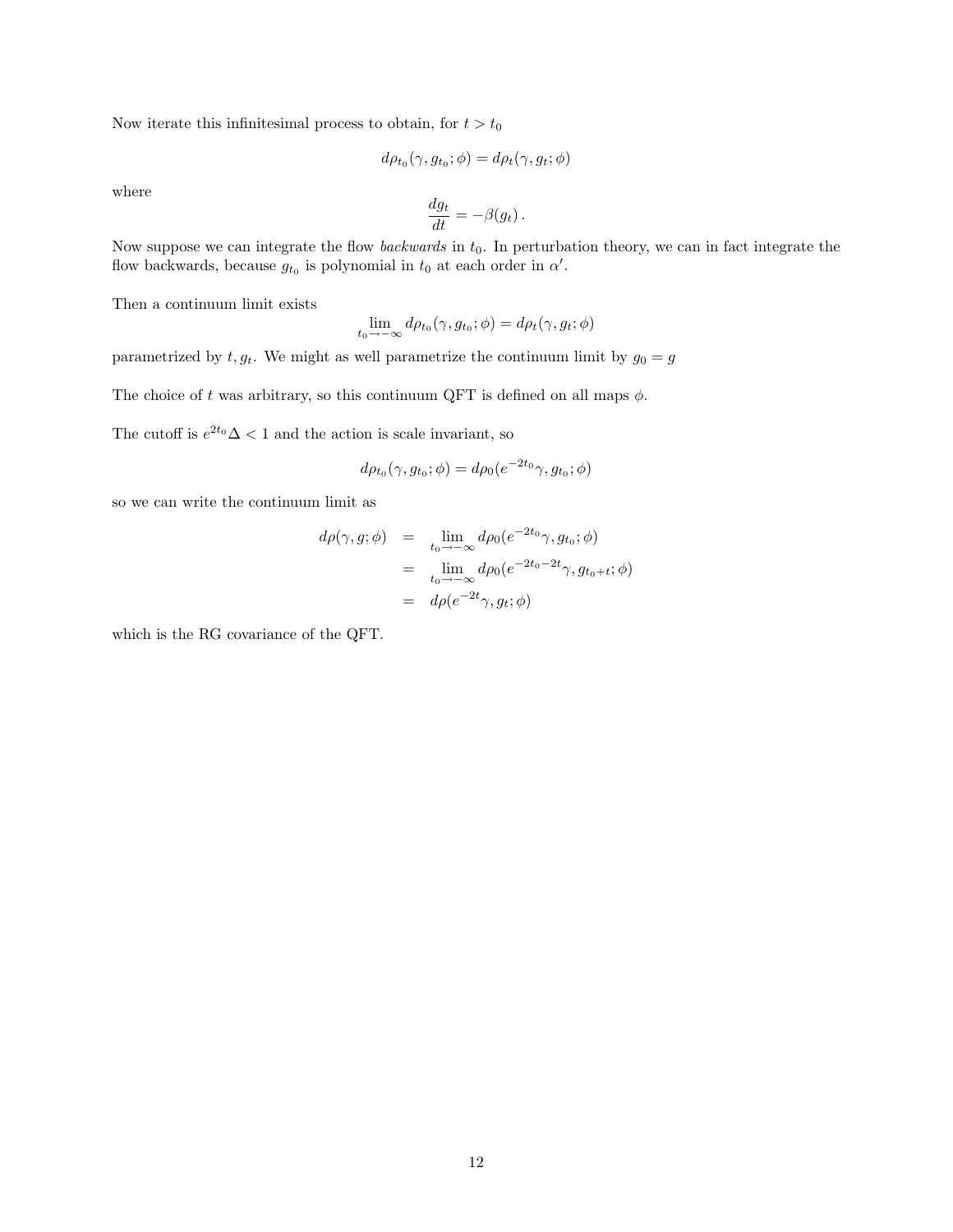# Construction of non-perturbative QFTs

We want to construct honest QFTs, not just perturbative ones. For this, we need to run the RG flow in reverse. Moreover, we need some control over the behavior as  $t \to -\infty$ .

The only nonlinear models that are easily controlled are at  $\alpha' \approx 0$ .

There are fixed points  $\frac{1}{\alpha'} g_{ij}$  at  $\alpha' = 0$  for

$$
R_{ij} - \lambda g_{ij} = (\mathcal{L}_v g)_{ij} = \nabla_i v_j + \nabla_j v_i
$$

for some vector field v on M. The rhs expresses the fact that  $\beta_{ij}$  is defined only up to infinitesimal diffeomorphisms of M, that the RG flow actually acts on the space of metrics modulo  $Diff(M)$ .

For  $\lambda > 0$ , the fixed point at  $\alpha' = 0$  is repulsive in the  $\alpha$  direction, so the RG flow can be run backwards forever.

For  $\lambda = 0$ , the same is true because of the  $O(\alpha')$  term in  $\beta_{ij}$ .

For  $\lambda < 0$ , the fixed point is attractive in the  $\alpha' = 0$  direction. These describe limits of the RG flow as  $t\rightarrow +\infty.$ 

Ancient solutions of the Ricci flow might give new QFTs, if there is enough control of the limit  $t \to -\infty$ . It would be necessary to show stability against the terms at higher order in  $\alpha'$ .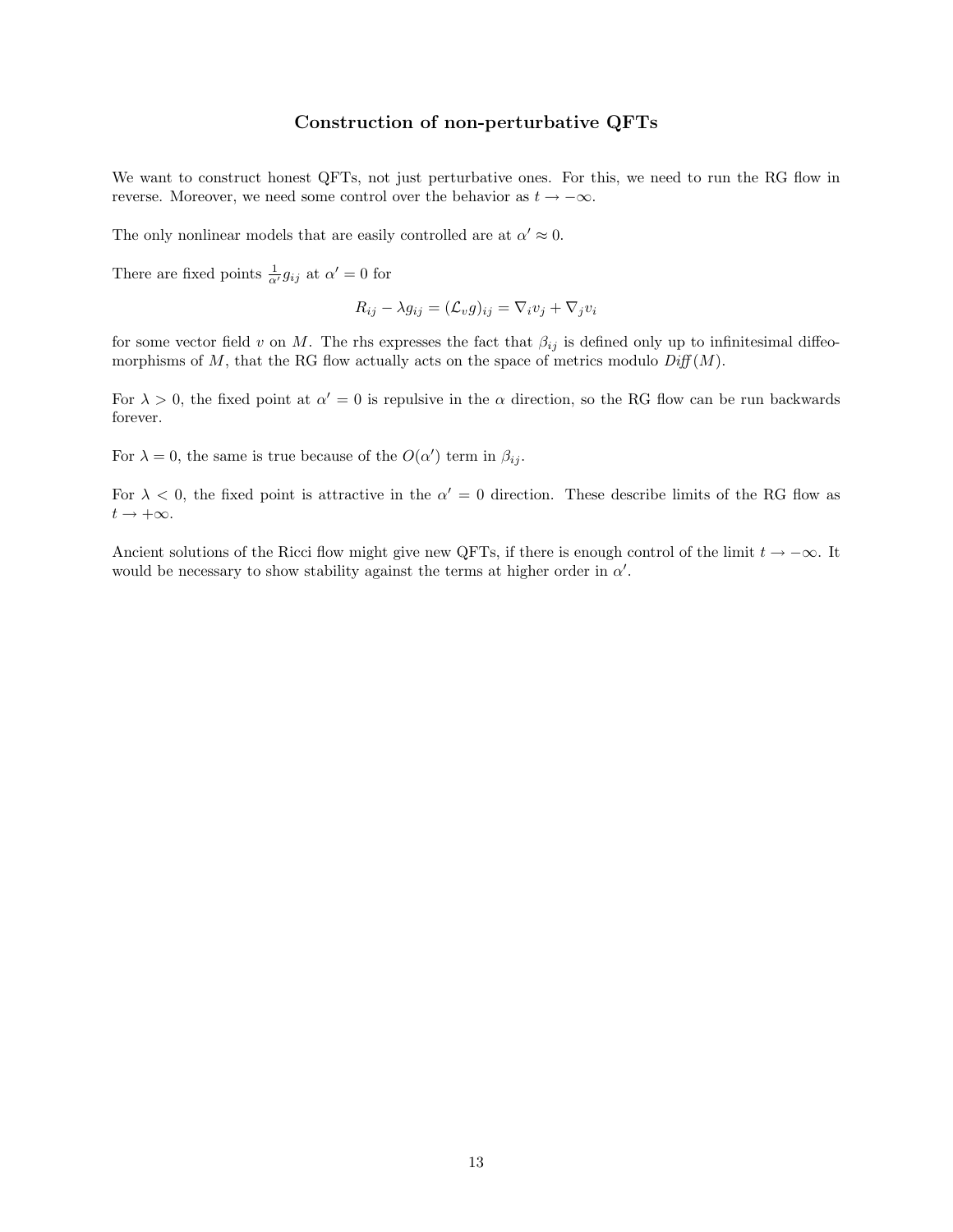# Gradient formulas

Let's switch to a more abstract notation. Let  $\lambda^I$  be coordinates on the space of QFTs. For the nonlinear model, the  $\lambda^I$  are coordinates on the space of metrics g. The RG flow is

$$
\frac{d\lambda^I}{dt} = -\beta^I(\lambda)\,.
$$

A gradient formula would be

$$
\frac{\partial F}{\partial \lambda^I} = G_{IJ}(\lambda)\beta^J(\lambda)
$$

for some function  $F$  and some riemannian metric  ${\cal G}_{IJ}$  on the space of QFTs.

The fixed points  $\beta = 0$  would then be the critical points of F.

 ${\cal F}$  would decrease under the RG flow:

$$
\frac{dF(\lambda)}{dt} = \frac{\partial F}{\partial \lambda^I} \frac{d\lambda^I}{dt} = -G_{IJ}\beta^I \beta^J \le 0.
$$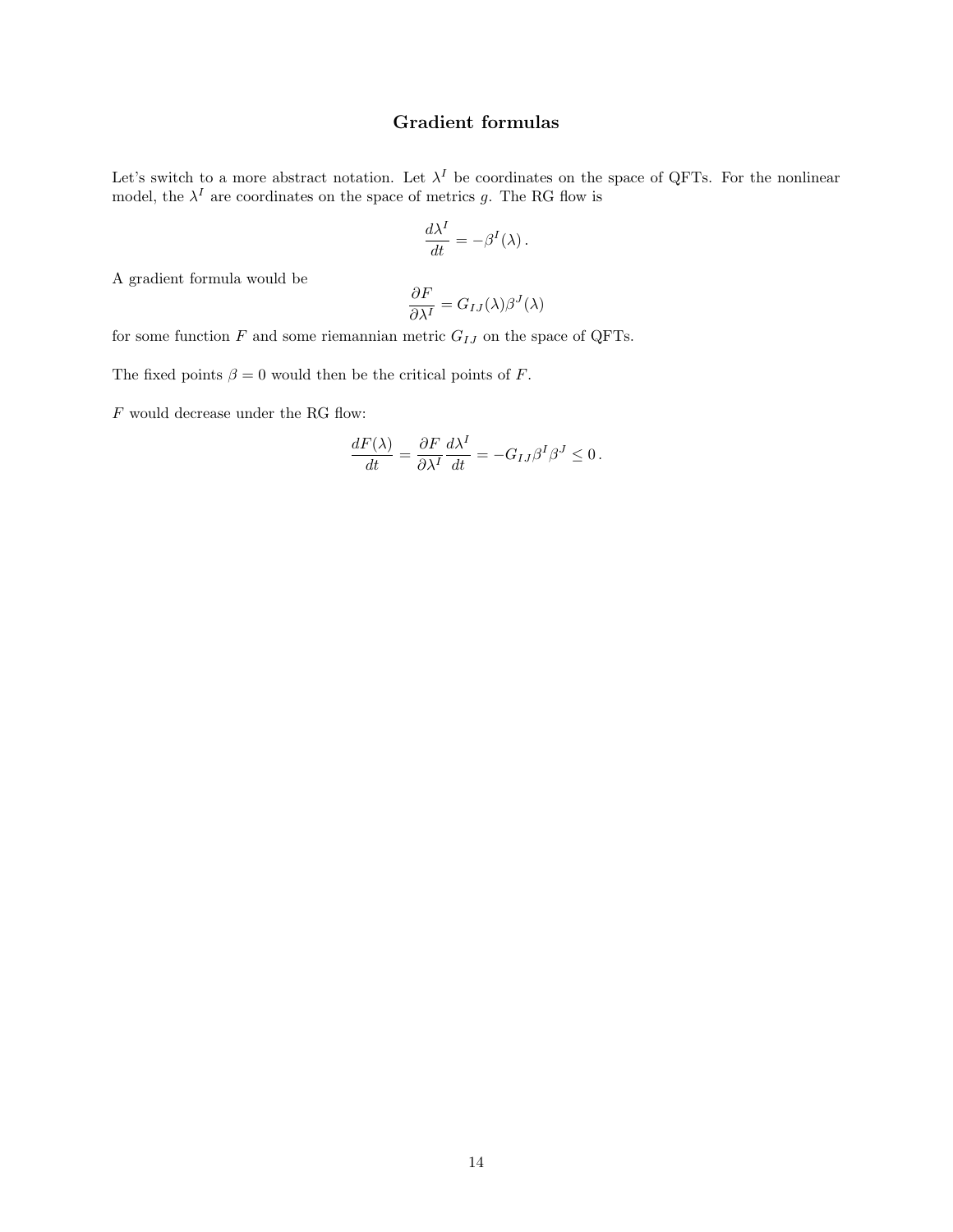#### String theory

The fixed point equation  $\beta_{ij} = 0$  looked like Einstein's equation in general relativity, the classical theory of gravity. Einstein's equation comes from an action principle: its solutions are the critical points of the Einstein-Hilbert action. So I spent some early efforts on looking for a gradient formula for  $\beta_{ij}$ , with little success.

In string theory, a 2d QFT on a surface  $\Sigma = \mathbb{R} \times S^1$  describes the quantum mechanics of a string.

The scale-invariance condition  $\beta = 0$  is a technical consistency condition on the string quantum mechanics.

Soon after the renormalizability of the nonlinear model was demonstrated, it was realized that nonlinear models described the quantum mechanics of a string moving in a space-time manifold  $M$ , in a background gravitational metric  $\frac{1}{\alpha'} g_{ij}$ .

For string theory, a term was added to the 2d action  $S(\phi)$  proportional to the 2d scalar curvature

$$
\int_{\Sigma} \mathrm{dvol}_\gamma(x) \; R_\gamma \; D(\phi(x)) \, .
$$

The *dilaton* function D on M provided an additional set of parameters: a larger family of QFTs.

We calculated  $\beta^I(\lambda)$  for this expanded set of parameters, to leading order in  $\alpha'$ , and found an action  $F(\lambda)$ such that the critical points of F were the solutions of  $\beta^I(\lambda) = 0$ .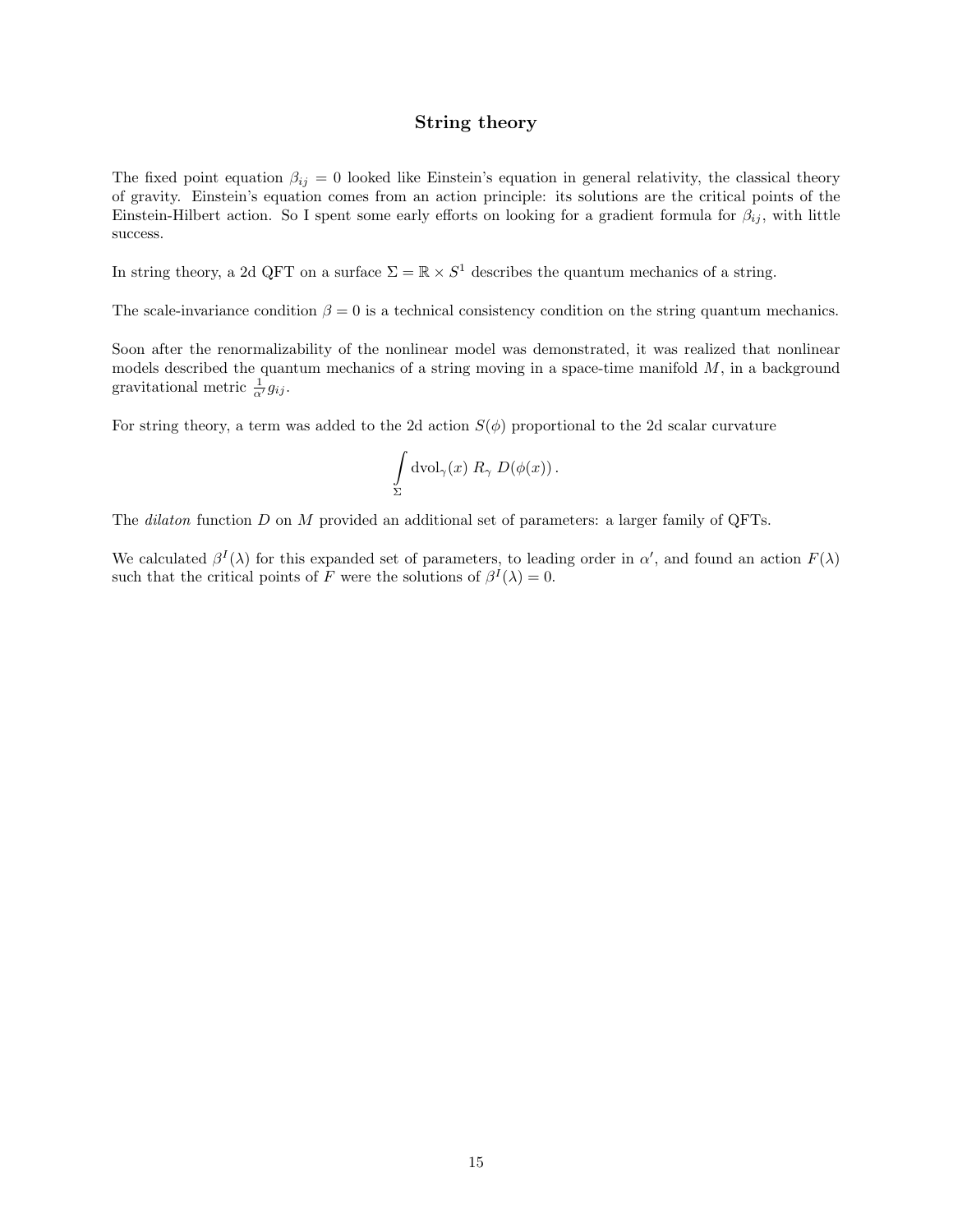#### The c-theorem

There are axiomatic treatments of QFT, on  $\mathbb{R}^2$  in particular, so we can talk of the space of QFTs in the abstract. We have many examples, some exactly soluble, and some general knowledge of this space.

The c-theorem says that, for euclidean metrics  $\gamma_{\mu\nu}$  on  $\mathbb{R}^2$ , there is a function  $c(\gamma, \lambda)$  such that

$$
c(\gamma, \lambda) \geq 0
$$
  

$$
-\frac{d}{dt}c(e^{-2t}\gamma, \lambda) \leq 0
$$

If  $c(\gamma, \lambda)$  is covariant under the RG, then the second inequality is equivalent to

$$
\frac{d}{dt}c(\gamma,\lambda_t)\leq 0
$$

There is an argument that c should be RG-covariant, but not a completely general or rigorous argument. To get RG-covariance in general, in enough generality to apply to the nonlinear model, it is necessary to add parameters  $\lambda^I$  playing in the abstract the same role as the dilaton function  $D(\phi)$ . This might spoil the condition  $c \geq 0$ .

The c-theorem looks like it should have come from a gradient formula, but in fact it did not.

It is still open whether there is a general gradient formula for the RG flow on the space of 2d QFTs.